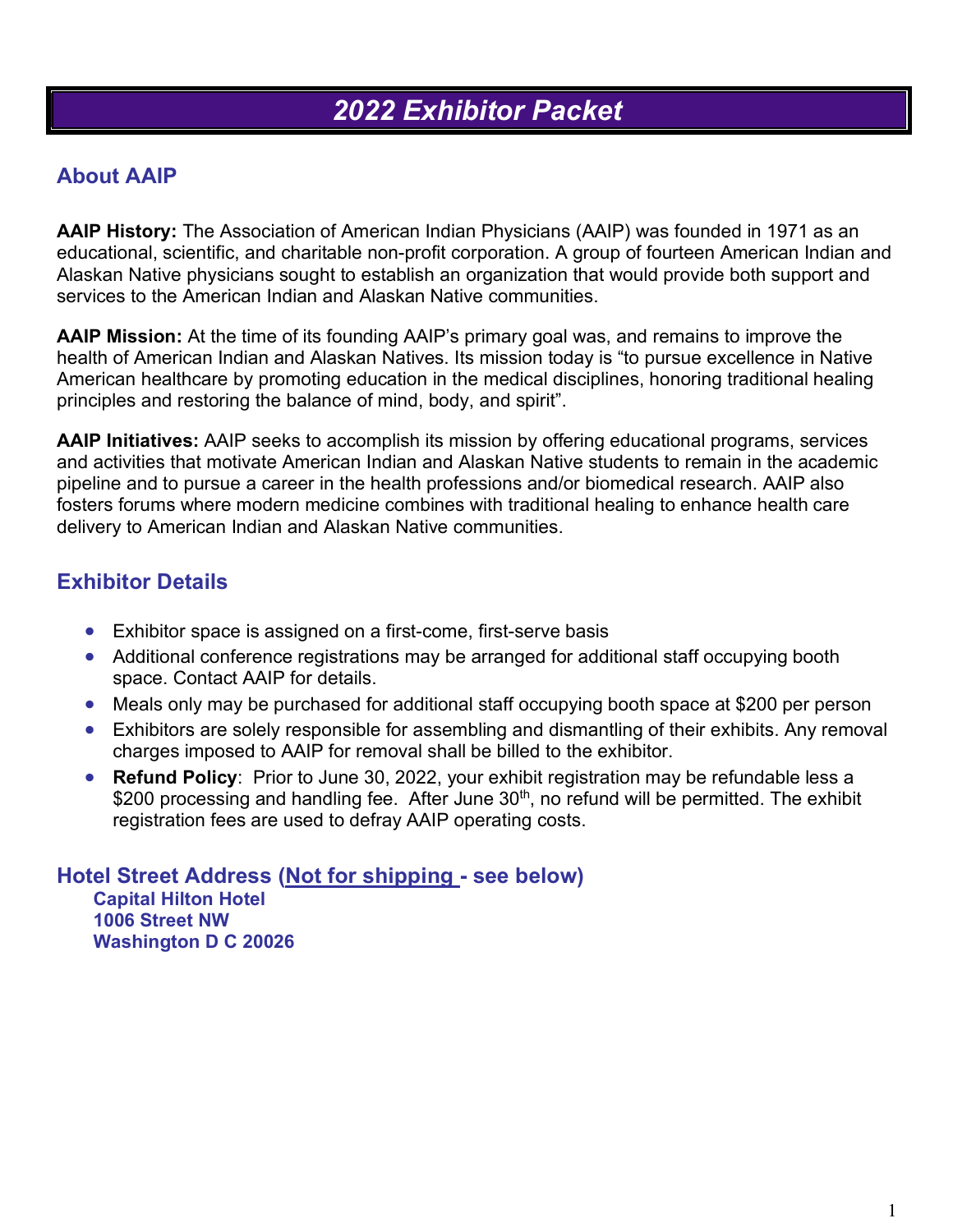# **Exhibitor Rules and Regulations**

**General:** AAIP has sole discretion in the interpretation and enforcement of all rules and regulations governing exhibitors. All matters and questions not covered by these regulations are also at the discretion of AAIP. By submitting the official Exhibitor Registration form, the Exhibiting Company agrees to abide by all rules and regulations outlined in this prospectus. AAIP reserves the right to determine the eligibility of all exhibitor applicants and material to be exhibited.

**Admission to the Exhibit Hall:** All participants affiliated with the exhibits must be registered. Exhibitor badges must be worn at all times in the exhibit area, and will be required to gain access to the exhibit hall. Badges may not be supplemented with business cards, ribbons (unless supplied by AAIP), or company logos. Badges will not be mailed in advance and must be picked up on-site at the Registration Table during the hours specified by the agenda.

**Americans with Disabilities Act:** In compliance with the ADA (Public Law 101- 336), AAIP will make all reasonable efforts to accommodate persons will disabilities. Contact AAIP to make any necessary arrangements. Each exhibitor is responsible for compliance within their assigned space, ensuring access to their booth. Exhibitors are prohibited from using devices (electronic and otherwise) that cause noise, odors, or other forms of annoyance to attendees and other exhibitors. AAIP reserves the right to determine excessive disturbance and require exhibitor to cease this activity.

**Booth Care:** The exhibitor must at its own expense maintain and keep in good order the exhibit space and must surrender the space in the same condition as it was at the commencement. No sign or other articles may be affixed, taped, nailed, or attached to walls, doors, drapery, and so forth. No attachments may be to the floors by nails, screws or other devices that may damage them. If the space is damaged by the exhibitor or its agents,

employees or patrons, the exhibitor shall pay such sum as shall be necessary to restore that space to the condition it was when first occupied by the exhibitor.

**Booth Conduct:** AAIP holds the exhibitor responsible for the management of its agents or designees. Exhibitors should insure that their exhibits are properly staffed at all times during the official exhibit hours. AAIP reserves the right to expel or refuse admittance to any representative whose conduct is, in the opinion of AAIP, not in keeping with the character of the meeting. Canvassing and distributing advertising material outside of the exhibitors own booth is not permitted. Solicitation of business or conferences in the interest of business, except by exhibiting firms, is prohibited.

**Booth Location:** AAIP assigns booth location and reserves the right to relocate exhibitors only if it becomes necessary.

**Obstructions:** Exhibits shall not obstruct the view of adjoining exhibits nor operate in any manner objectionable to other exhibitors. All lighting within the exhibit must be arranged and operated without distracting adjacent exhibits. All demonstrations and use of A/V equipment shall be confined to the space allotted to each exhibitor. Activities should be planned in such a manner that they will not interfere with the normal traffic flow, nor infringe on normal conversation in the nearby exhibits. Any exhibit disturbing other exhibitors may be asked to close for the day.

**Signs:** Signs, banners, posters, or flyers advertising a booth, symposium, or any event or activity sponsored by the exhibitor may not be posted or displayed at any location inside or outside the exhibit hall other than the exhibitor's booth.

**Violation:** In the event of violation, AAIP may evict the exhibitor at the exhibitor's own risk and expense.